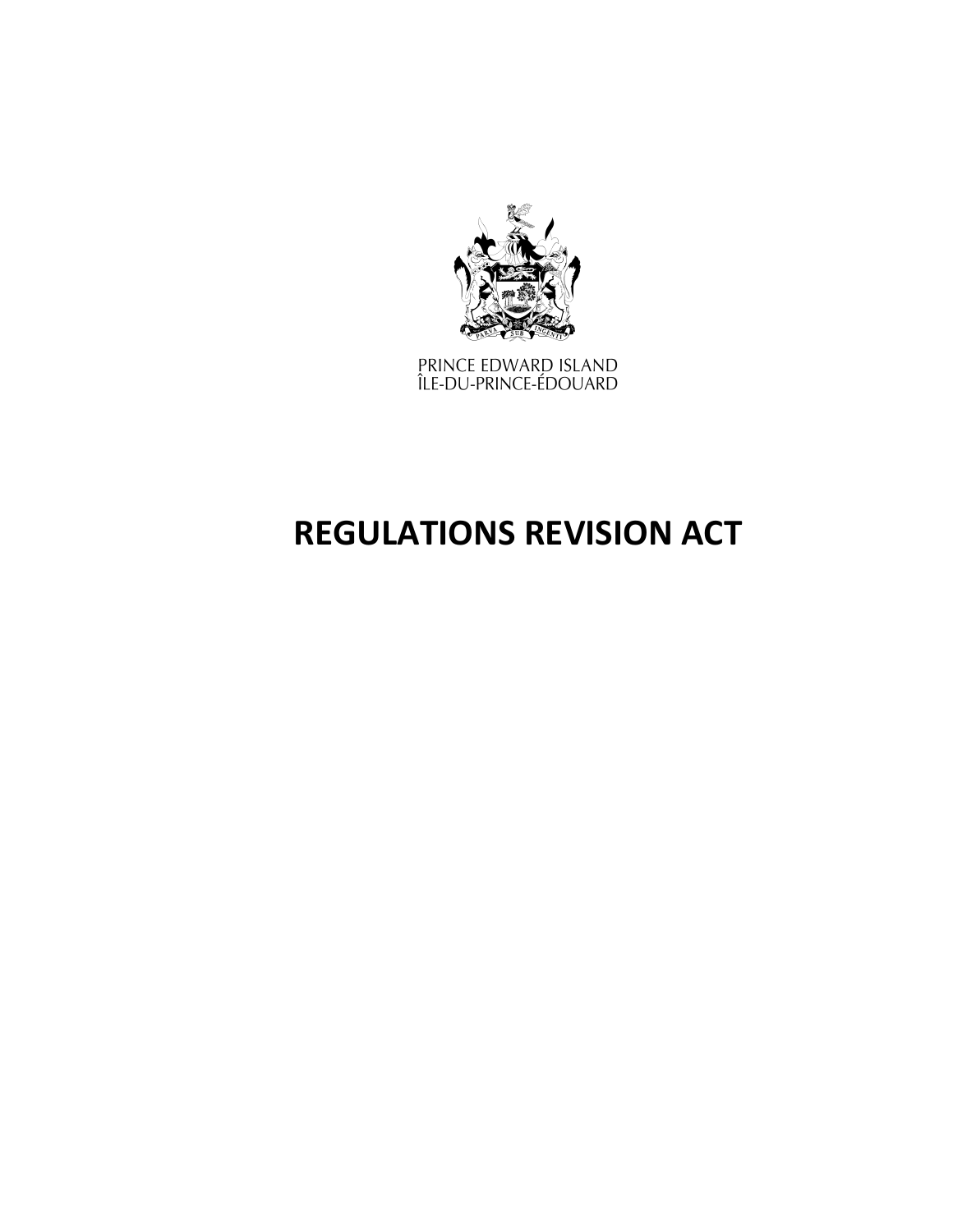### **PLEASE NOTE**

This document, prepared by the *[Legislative](http://www.gov.pe.ca/jps/index.php3?number=1027247) Counsel Office*, is an office consolidation of this Act, current to December 2, 2015. It is intended for information and reference purposes only.

This document is *not* the official version of the Act. The Act and the amendments as printed under the authority of the Queen's Printer for the province should be consulted to determine the authoritative statement of the law.

For more information concerning the history of this Act, please see the *[Table of Public Acts](https://www.princeedwardisland.ca/sites/default/files/publications/leg_table_acts.pdf)* on the Prince Edward Island Government web site (www.princeedwardisland.ca).

If you find any errors or omissions in this consolidation, please contact:

*Legislative Counsel Office Tel: (902) 368-4292 Email: legislation@gov.pe.ca*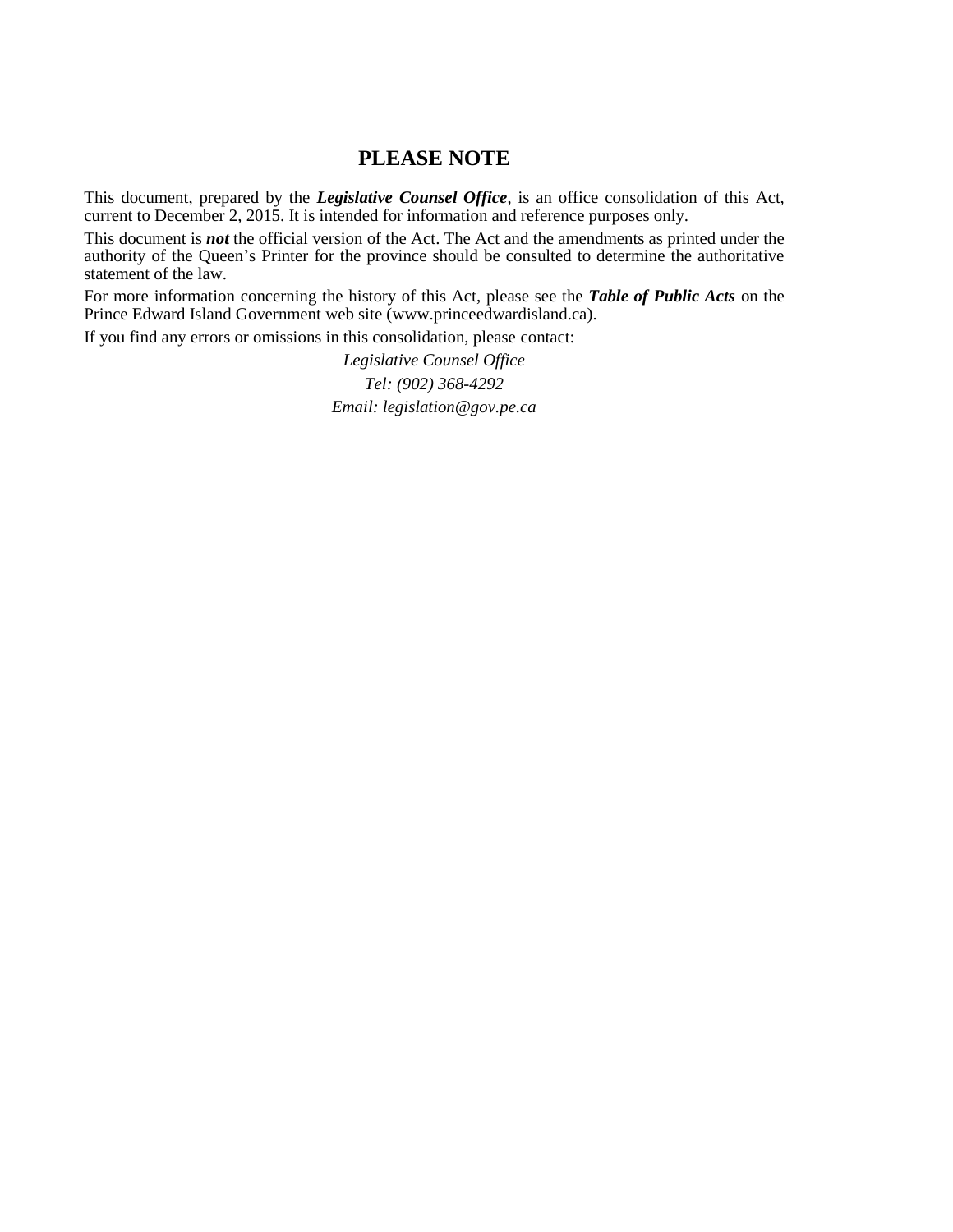

## **REGULATIONS REVISION ACT CHAPTER R-11**

#### **1. Definitions**

In this Act

- (a) "**Minister**" means the Minister of the Crown designated by the Lieutenant Governor in Council to have the administration of this Act;
- (b) "**regulation**" means a regulation, rule, order or bylaw of a legislative nature made or approved under an Act of the Legislature by the Lieutenant Governor in Council, a Minister of the Crown, or an official of the government. *1975, c.84, s.2.*

#### **2. Certain matters deemed regulations**

- (1) Where a regulation, rule, order, or bylaw is made or approved, pursuant to an Act of the Legislature, by the Lieutenant Governor in Council, a member of the Executive Council, if it prescribes, fixes or designates
	- (a) a district, area, person, animal or other thing; or
	- (b) a period of time,

within, to, during, or in respect of, which the Act or any provision thereof does or does not apply, in whole or in part, generally or in a restricted manner, or within, to, during, or in respect of, which the Act provides that a thing specified in the Act may or may not be done, or shall or shall not be done, the regulation, rule, order, or bylaw, shall be deemed to be a regulation as defined in clause 1(b).

#### **Proclamation, certain exempted**

(2) Subsection (1) does not apply to an order of the Lieutenant Governor in Council directing the issue of a proclamation bringing into force, or suspending or repealing, an Act of the Legislature or any provision thereof. *1975, c.84, s.3.*

#### **3. Revisers, appointment**

(1) The Lieutenant Governor in Council shall appoint one or more persons to classify, consolidate and revise the regulations of the province under the direction of the Minister.

#### **Advisory board**

(2) The Lieutenant Governor in Council may appoint an advisory board of not less than three members who shall act in an active advisory and consultative capacity from time to time to the person or persons appointed under subsection (1) under such terms of reference and direction as may be prescribed by the Minister. *1975, c.84, s.4.*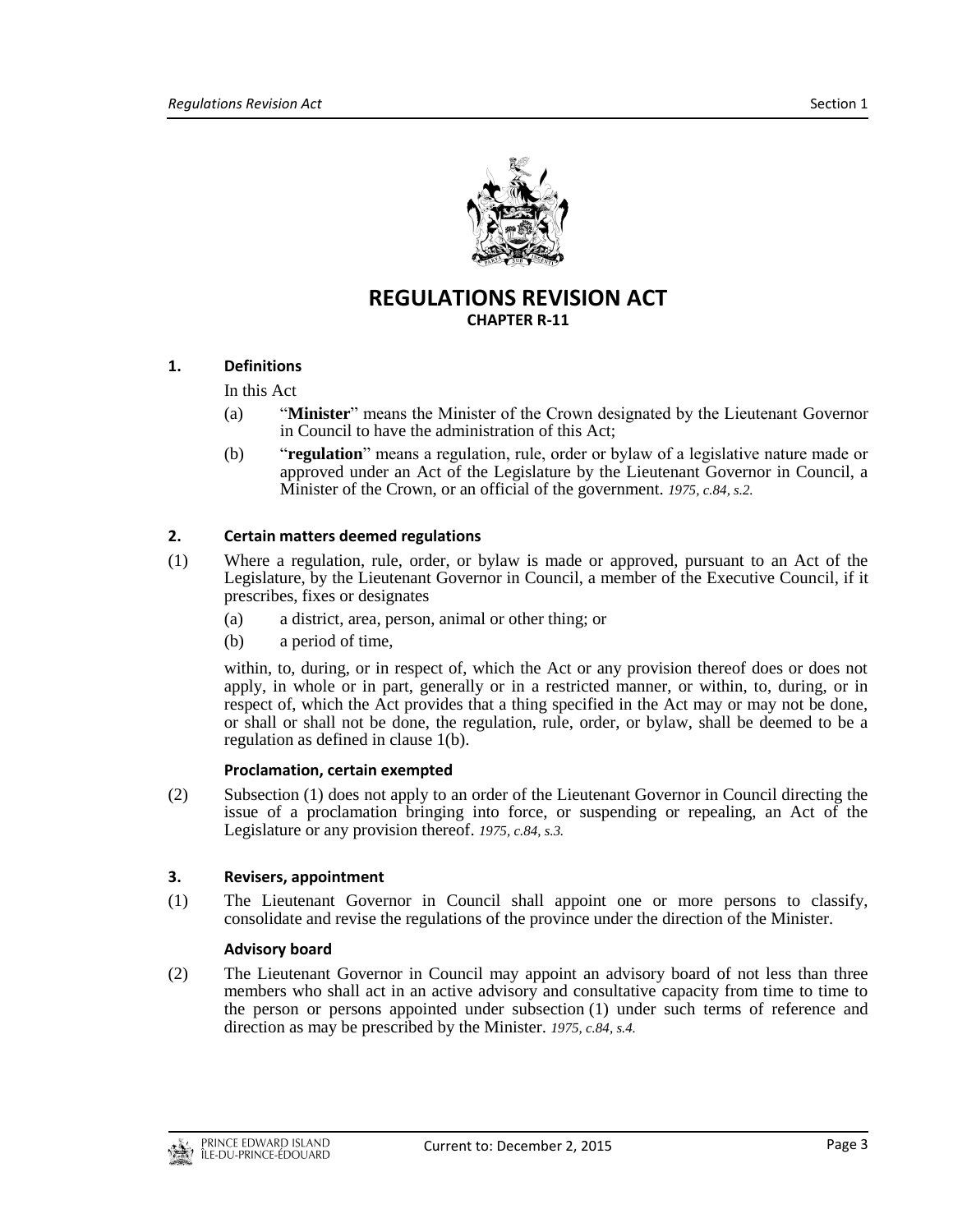#### **4. Determining what constitutes a regulation**

The person or persons appointed under section 3 may decide whether a regulation, rule, order or bylaw is a regulation as defined in clause 1(b). *1975, c.84, s.5.*

#### **5. Powers on revision**

In consolidating and revising the regulations, the person or persons appointed under section 3 may

- (a) omit regulations and parts of them that have expired, been repealed or suspended, or had their effect;
- (b) alter the numbering and arrangement of the regulations, and of the different sections and other provisions in them;
- (c) alter the language of the regulations in order to preserve a uniform mode of expression within the Acts;
- (d) make such minor amendments to the regulations as are necessary to clarify the language used in them;
- (e) divide the regulations into parts or divisions;
- (f) attribute titles to regulations for the purpose of identification;
- (g) make formal alterations as to names, localities, offices and otherwise as may be necessary to bring the regulations into conformity with present circumstances; and
- (h) make such amendments as are required to reconcile seemingly inconsistent regulations, or to correct clerical or typographical errors. *1975, c.84, s.6; 1977, c.38, s.7.*

#### **6. Indexing the regulations**

The Minister may provide for indexing the revised regulations in such manner as he considers is calculated to make them conveniently usable. *1975, c.84, s.7.*

#### **7. Committee to review**

(1) The revised regulations shall not come into effect unless they are approved by the advisory board referred to in section 3 and by the Lieutenant Governor in Council

#### **Date revision comes into force**

(2) The revised regulations shall come into force on a date fixed by the Lieutenant Governor in Council.

#### **Gazette effect on**

(3) The revised regulations shall, on the date they come into force, be deemed to have been published in the Gazette. *1975, c.84, s.8.*

#### **8. Repeal of superseded regulations**

On the date that the revised regulations come into force, any regulations or parts of regulations included in the published revised regulations shall be deemed to have repealed the regulations for which the revised regulations are in substitution. *1975, c.84, s.9.*